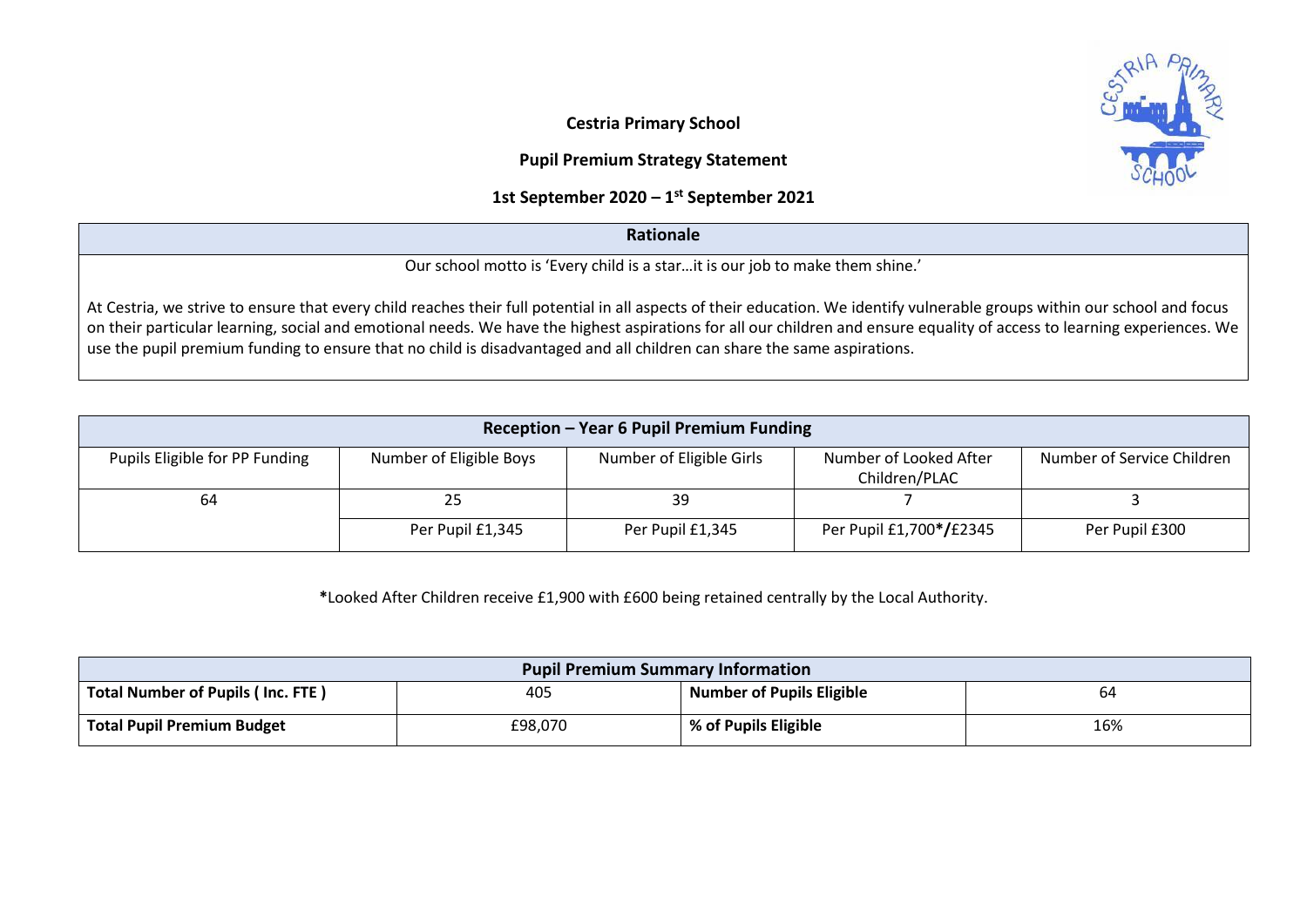| SUMMER TERM ATTAINMENT 2019 - July Outcomes NO 2020 DATA DUE TO COVID |  |            |              |            |                     |          |            |                |
|-----------------------------------------------------------------------|--|------------|--------------|------------|---------------------|----------|------------|----------------|
|                                                                       |  |            | Eva 6 Pupils |            | <b>Other Pupils</b> |          |            | <b>SCH GAP</b> |
| <b>EYFS</b>                                                           |  | <b>SCH</b> | NB (ALL)     | <b>DIF</b> | <b>SCH</b>          | NB (ALL) | <b>DIF</b> |                |
| <b>Reception EYFS GLD</b>                                             |  | 38%        | 75%          | $-37%$     | 90%                 | 75%      | $+15%$     | $-52%$         |
| Year 1 (8 pupils)                                                     |  |            |              |            |                     |          |            |                |
| Year 1 Phonics                                                        |  | 88%        | 82%          | $+6%$      | 92%                 | 82%      | $+10%$     | $-4%$          |
| KS1 Results (4 pupils)                                                |  |            |              |            |                     |          |            |                |
| Y2 Expected Standard Reading                                          |  | 100%       | 75%          | $+25%$     | 85%                 | 75%      | $+15%$     | $+15%$         |
| Y2 Expected Standard Writing                                          |  | 100%       | 69%          | $+31%$     | 83%                 | 69%      | $+14%$     | $+17%$         |
| Y2 Expected Standard Maths                                            |  | 100%       | 76%          | $+24%$     | 87%                 | 76%      | $+11%$     | $+13%$         |

| 2019 - July Outcomes             |             |                  |            |            |          |            |                |  |  |
|----------------------------------|-------------|------------------|------------|------------|----------|------------|----------------|--|--|
| $KS2 - Y6:3$ children            |             | <b>PP Pupils</b> |            | Other      |          |            | <b>SCH GAP</b> |  |  |
|                                  | <b>SCH</b>  | <b>NB</b> (ALL)  | <b>DIF</b> | <b>SCH</b> | NB (ALL) | <b>DIF</b> |                |  |  |
| <b>Expected Standard Reading</b> | 100%        | 73%              | $+27%$     | 93%        | 73%      | $+20%$     | $+7%$          |  |  |
| <b>Expected Standard Writing</b> | 100%        | 79%              | $+11%$     | 95%        | 79%      | $+16%$     | $+5%$          |  |  |
| <b>Expected Standard Maths</b>   | 100%        | 79%              | $+11%$     | 93%        | 79%      | $+16%$     | $+7%$          |  |  |
|                                  |             |                  |            |            |          |            |                |  |  |
| Expected Standard R/W/M          | <b>100%</b> | 65%              | +35%       | 90%        | 65%      | $+25%$     | $+10%$         |  |  |

|                              | Summer Term 2019 Attainment (input July-Nov 2019) NO 2020 DATA DUE TO COVID |     |                                         |              |                   |                                       |                   |              |                   |  |
|------------------------------|-----------------------------------------------------------------------------|-----|-----------------------------------------|--------------|-------------------|---------------------------------------|-------------------|--------------|-------------------|--|
| <b>Cohort</b>                | Subject                                                                     |     | <b>Current Baseline Data: July 2019</b> |              |                   | FFT20 Targets: End of Y6 or End of Y2 |                   |              |                   |  |
|                              |                                                                             | All | <b>PUPIL PREM</b>                       | <b>Other</b> | <b>Difference</b> | All                                   | <b>PUPIL PREM</b> | <b>Other</b> | <b>Difference</b> |  |
|                              | Reading                                                                     | 90% | 92%                                     | 90%          | $+2\%$            | 88%                                   | 94%               | 87%          | $+7%$             |  |
| Year 5 (KS2                  | Writing                                                                     | 85% | 84%                                     | 85%          | $-1\%$            | 89%                                   | 96%               | 88%          | $+8%$             |  |
| SATS 2020)                   | Maths                                                                       | 83% | 92%                                     | 92%          | $\Omega$          | 90%                                   | 48%               | 89%          | $+41%$            |  |
|                              | Reading                                                                     | 93% | 86%                                     | 96%          | $-10%$            |                                       |                   |              |                   |  |
| Year 4                       | Writing                                                                     | 90% | 79%                                     | 93%          | $-14%$            |                                       |                   |              |                   |  |
|                              | Maths                                                                       | 95% | 93%                                     | 96%          | -3%               |                                       |                   |              |                   |  |
|                              | Reading                                                                     | 90% | 100%                                    | 88%          | $+12%$            |                                       |                   |              |                   |  |
| Year 3                       | Writing                                                                     | 90% | 100%                                    | 81%          | $+19%$            |                                       |                   |              |                   |  |
|                              | Maths                                                                       | 93% | 100%                                    | 93%          | +7%               |                                       |                   |              |                   |  |
|                              | Reading                                                                     | 87% | 64%                                     | 94%          | $-30\%$           | 85%                                   | 75%               | 84%          | 9%                |  |
| Year 1<br>(KS1 SATS<br>2020) | Writing                                                                     | 83% | 57%                                     | 91%          | 34%               | 81%                                   | 70%               | 80%          | 10%               |  |
|                              | Maths                                                                       | 88% | 71%                                     | 94%          | $-23%$            | 84%                                   | 75%               | 83%          | 8%                |  |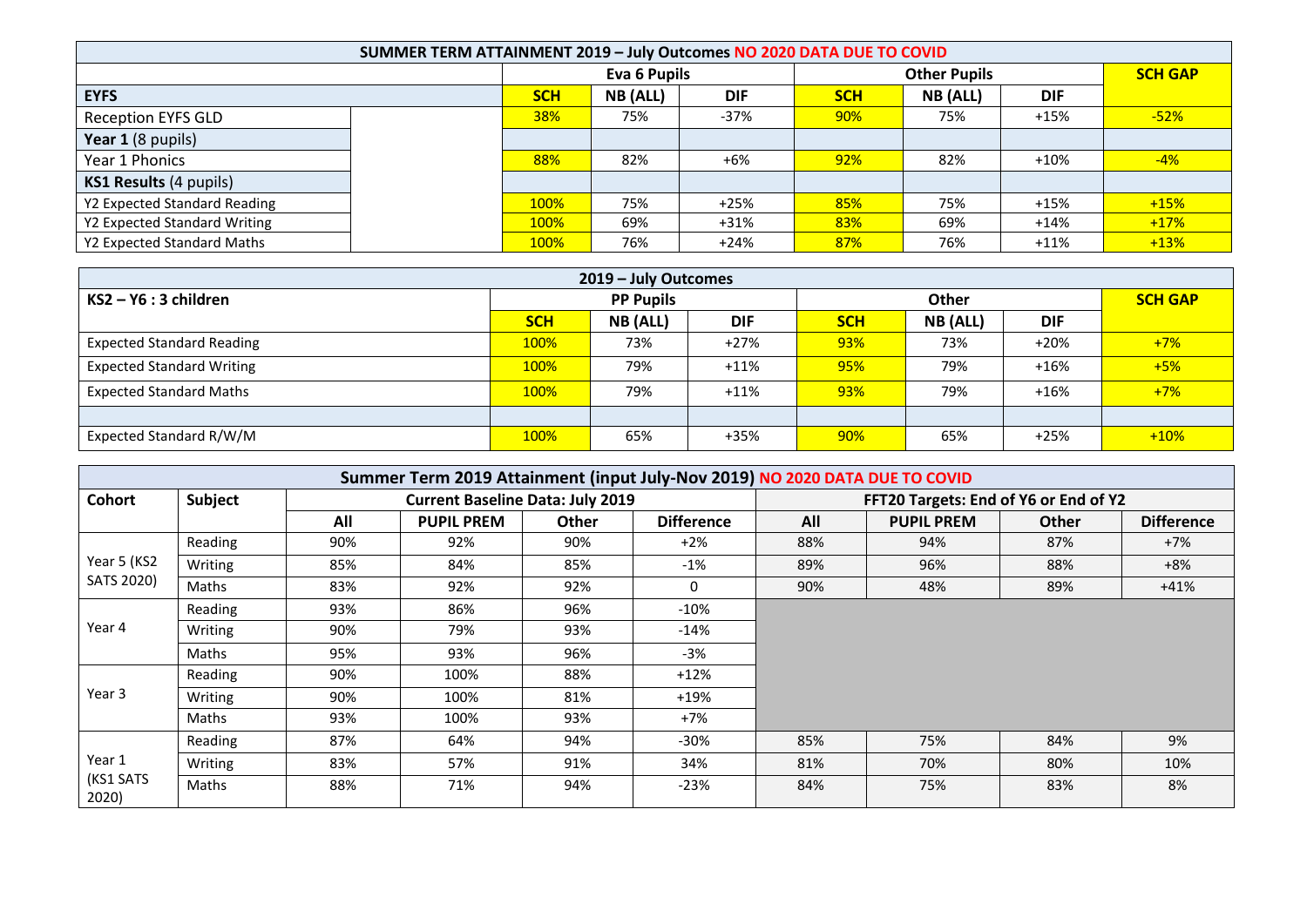| Reception Pupil Premium On Entry Attainment - September 2019                   |                                   |        | <b>Action</b>                                                                                               |                                                            |
|--------------------------------------------------------------------------------|-----------------------------------|--------|-------------------------------------------------------------------------------------------------------------|------------------------------------------------------------|
| Baseline Assessment - Age Expected Level Emerging 40-60<br>Months (5 children) | On Entry Data<br><b>Sept 2019</b> |        | PSA involvement including 1:1 intervention<br>and family liaison<br>Dough Gym/Squiggle While You Wiggle pre | <b>On Exit Data</b><br><b>July 2020</b><br>No Data - Covid |
| Numbers achieving age expected levels on entry in Reading                      | 0% 0/5 children                   |        | writing physical development programme (x1                                                                  |                                                            |
| Numbers achieving age expected levels on entry in Writing                      | 0% 0/5 children                   |        | a week/term)                                                                                                |                                                            |
| Numbers achieving age expected levels on entry in Number                       | 20% 1/5 children                  |        | Additional HLTA - physical<br>development/mental health, emotional issues<br>Additional TA support in EYFS  |                                                            |
|                                                                                | <b>Total Expenditure</b>          | £7,725 |                                                                                                             |                                                            |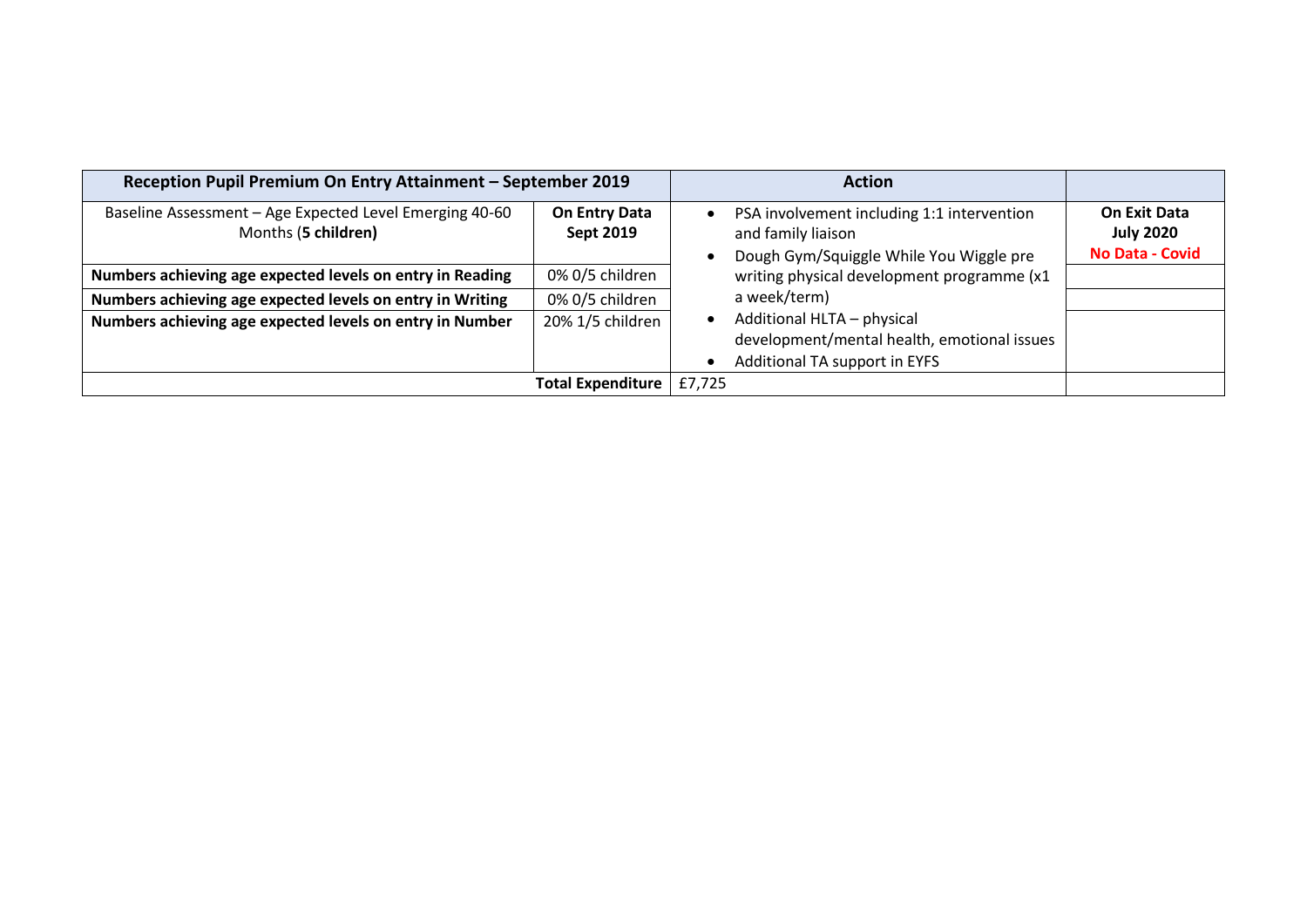|                             | <b>Barriers to Future Attainment</b>                                                                                                                                                                                                                                                          |
|-----------------------------|-----------------------------------------------------------------------------------------------------------------------------------------------------------------------------------------------------------------------------------------------------------------------------------------------|
|                             |                                                                                                                                                                                                                                                                                               |
|                             | 1. In some year groups, the attainment of PP children is lower than non PP peers                                                                                                                                                                                                              |
| <b>Barriers</b><br>Internal | We have 12 LAC or adopted children - Emotional resilience of these pupils eligible for pupil premium is low when compared to their<br>2.<br>peers. This can affect their ability to concentrate on academic activities, especially when working with others or when tasks are<br>challenging. |
|                             |                                                                                                                                                                                                                                                                                               |
| External<br>Barriers        | Rates of persistent absence is higher for PP than non-PP peers (although the gap has decreased over past 3 years)<br>3.                                                                                                                                                                       |
|                             | Educational, social and emotional needs for PP children due to the impact of COVID-19 (see catch up funding)<br>4.                                                                                                                                                                            |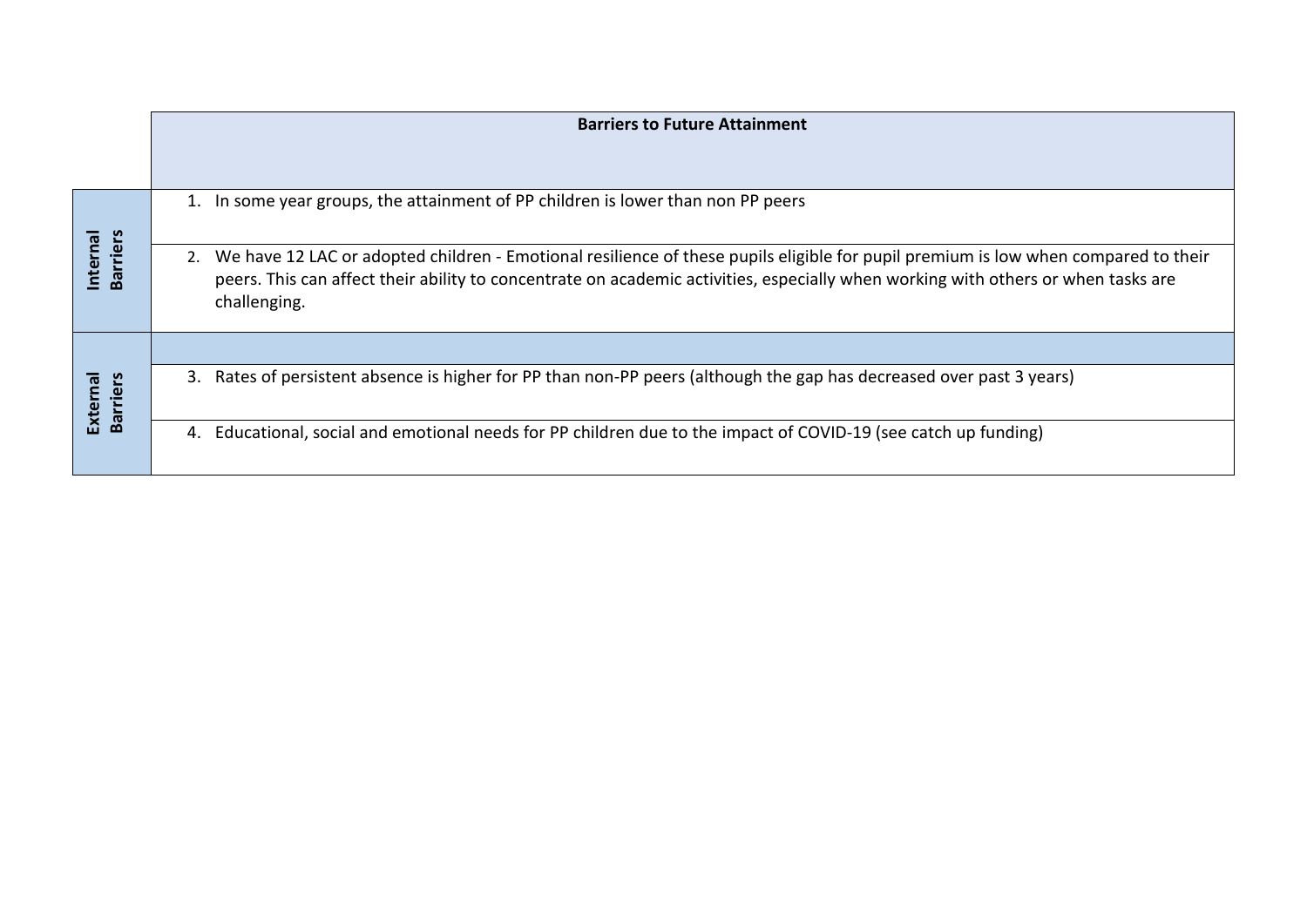|                |                                                                                                          |                                                     | <b>TEACHING PRIORITIES</b>                                                                                                                                                              |                                     |                                                                                                    |
|----------------|----------------------------------------------------------------------------------------------------------|-----------------------------------------------------|-----------------------------------------------------------------------------------------------------------------------------------------------------------------------------------------|-------------------------------------|----------------------------------------------------------------------------------------------------|
|                | <b>Desired Outcomes</b>                                                                                  | <b>Baseline</b>                                     | <b>Action</b>                                                                                                                                                                           | <b>Evidence Source</b>              | <b>Evaluation</b><br><b>July 2021</b>                                                              |
| $\mathbf{1}$   | Further extend<br>quality first teaching<br>supported by<br>evidence informed<br><b>CPD</b> for teachers | Pupil Voice<br>Planning<br>records                  | Further extend quality first teaching<br>classroom practise enabling gaps in learning<br>to be addressed and rapid progress made.<br>CPD programme - feedback, AFL strategies           | <b>EEF Teacher</b><br>feedback (+8) | CPD package (see CPD<br>records) across whole<br>school and individual<br>professional development |
| $\overline{2}$ | Deployment of TAs<br>across school                                                                       | Intervention<br>records                             | Deploy teaching assistants across school to<br>work with targeted children within each<br>class/year group<br>Focused teaching through interventions -<br>Lexia, 3 <sup>rd</sup> Space. | <b>EEF Guidance TAs</b>             | <b>Focused interventions</b><br>indicate progress across all<br>areas for targeted children        |
| 3.             | High quality<br>induction of NQTs                                                                        | <b>NQT</b><br>Documentation<br>Teacher<br>standards | High quality induction of NQT<br>Focused professional development of NQT                                                                                                                |                                     | Successful induction of NQT<br>- quality assured by County                                         |

|              | <b>TARGETED ACADEMIC SUPPORT</b>                  |                                           |                                                                                                                                                    |                                          |                                                                                                                      |  |  |  |
|--------------|---------------------------------------------------|-------------------------------------------|----------------------------------------------------------------------------------------------------------------------------------------------------|------------------------------------------|----------------------------------------------------------------------------------------------------------------------|--|--|--|
|              | <b>Desired Outcomes</b>                           | <b>Baseline</b>                           | <b>Action</b>                                                                                                                                      | <b>Evidence Source</b>                   | <b>Evaluation</b><br><b>July 2021</b>                                                                                |  |  |  |
| $\mathbf{1}$ | Y1: To raise<br>attainment of PP<br>children (5)  | Writing<br>Samples<br>Assessment<br>grids | Daily phonics intervention<br>Tell Me approach<br>$\bullet$<br>TA allocated to each class<br>Daily storytime<br>Talk4Writing                       | <b>Spring Term Writing</b><br>Assessment | COVID 19 LOCDOWN<br>$\checkmark$<br>January-March 2021<br>Teacher assessment<br>$\checkmark$<br>indication 75% of PP |  |  |  |
|              | Y2: To raise<br>attainment of PP<br>children (10) | Writing<br>Samples<br>Assessment<br>grids | Lexia targeted intervention (3 x Weekly)<br>$\bullet$<br>Speaking & Listening Focus Tell Me<br>$\bullet$<br>approach<br>TA allocated to each class | <b>Spring Term Writing</b><br>Assessment | children on track across<br>school                                                                                   |  |  |  |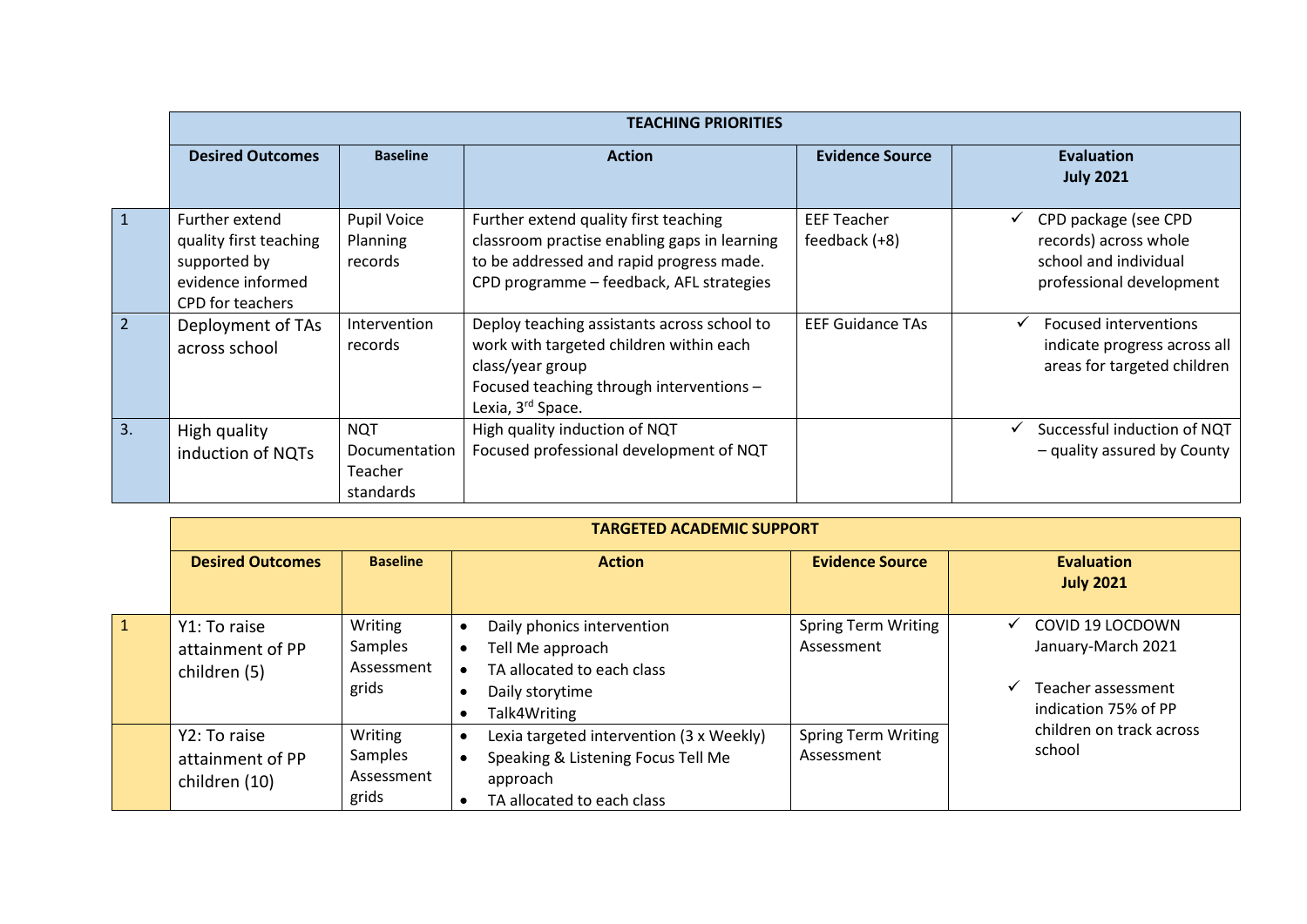|                |                                                                         |                                                                                                               | Daily storytime<br>$\bullet$<br>Talk4Writing                                                                                                                                                                                                                                             |                                          | ✓ | Intervention records<br>indicate progress from their<br>starting points                                                                                   |
|----------------|-------------------------------------------------------------------------|---------------------------------------------------------------------------------------------------------------|------------------------------------------------------------------------------------------------------------------------------------------------------------------------------------------------------------------------------------------------------------------------------------------|------------------------------------------|---|-----------------------------------------------------------------------------------------------------------------------------------------------------------|
|                | Y3: To raise<br>attainment of PP<br>children (15)                       | Writing<br>Samples<br>Assessment<br>grids                                                                     | Lexia targeted intervention (3 x Weekly)<br>$\bullet$<br>Shared high level text approach to<br>$\bullet$<br>comprehension<br>TA allocated to each class<br>$\bullet$<br><b>Times Tables Rockstars</b><br>$\bullet$<br>Talk4Writing<br>$\bullet$                                          | <b>Spring Term Writing</b><br>Assessment |   | Teaching assistants<br>deployed across school with<br>targeted children - needs<br>feedback to teachers and<br>lessons adapted as<br>necessary to address |
|                | Y4: To raise<br>attainment of PP<br>children (10)                       | Writing<br>Samples<br>Assessment<br>grids                                                                     | Lexia targeted intervention (3 x Weekly)<br>$\bullet$<br>Additional daily reading session<br>$\bullet$<br>Third Space Learning $-1:1$ tutor led maths<br>$\bullet$<br>TA allocated to each class<br>$\bullet$<br><b>Times Tables Rockstars</b><br>$\bullet$<br>Talk4Writing<br>$\bullet$ | <b>Spring Term Writing</b><br>Assessment |   | misconceptions                                                                                                                                            |
|                | Y5: To raise<br>attainment of PP<br>children (7)                        | Writing<br>Samples<br>Assessment<br>grids                                                                     | Lexia targeted intervention (3 x Weekly)<br>$\bullet$<br>Beanstalk 1:1 Reading Intervention<br>$\bullet$<br>Talk4Writing<br>$\bullet$<br>TA allocated to each class<br>$\bullet$                                                                                                         | <b>Spring Term Writing</b><br>Assessment |   |                                                                                                                                                           |
| $\overline{2}$ | To raise resilience<br>for PP children<br>when working<br>independently | Teachers<br>reported<br>across school<br>48% of PP<br>children<br>would<br>benefit from<br>further<br>support | Challenging opportunities and choice<br>$\bullet$<br>within learning activities in the classroom<br>Residential visits (Y4 & Y6)<br>$\bullet$<br>Jigsaw programme for PSHCE<br>$\bullet$<br>TA allocated to class/year group<br>$\bullet$<br>Introduce new reward system<br>$\bullet$    | <b>Pupil Survey</b>                      | ✓ | Jigsaw programme proved<br>crucial following return to<br>school - children deploying<br>strategies to sustain<br>concentration and<br>resilience         |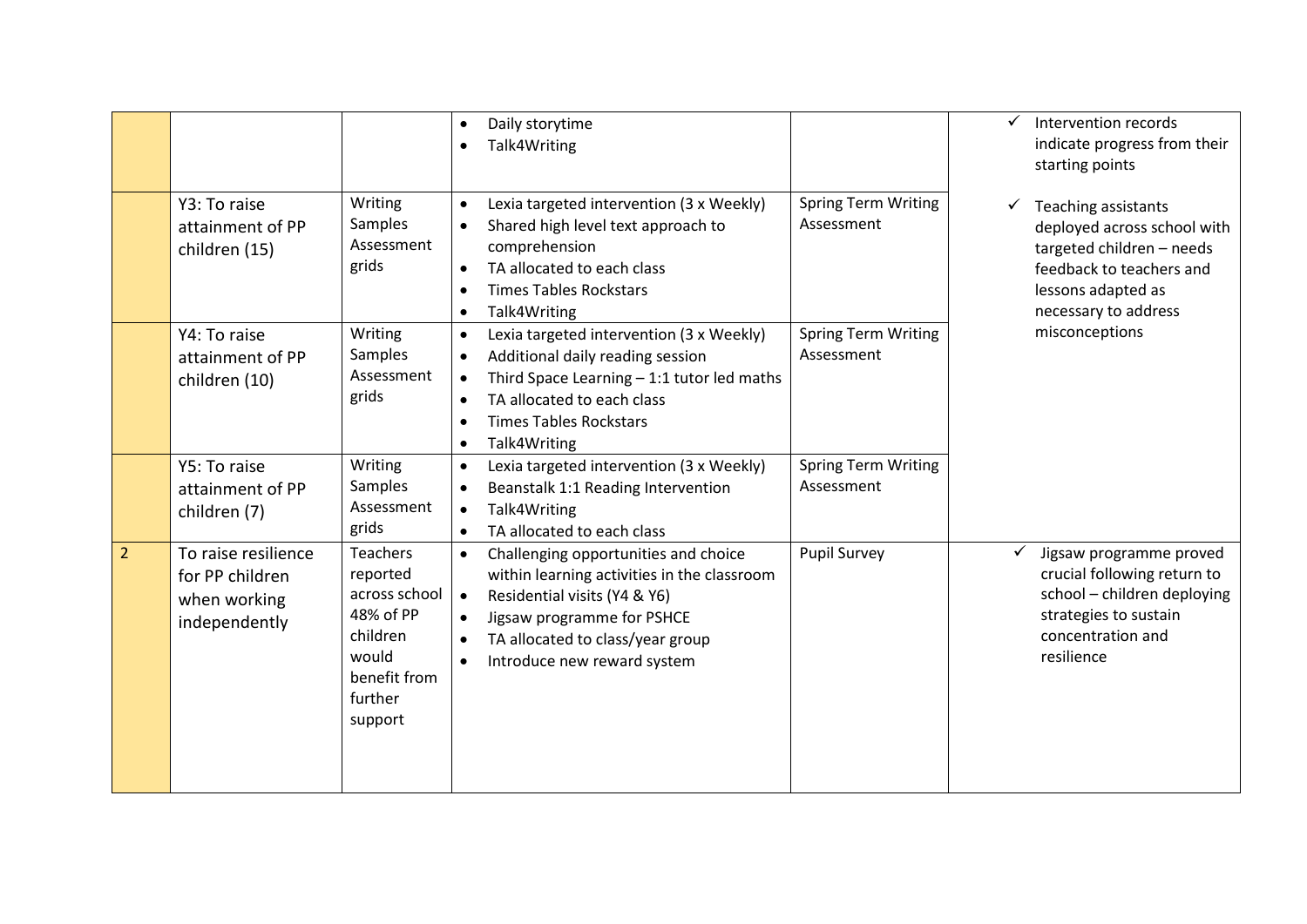|                    | <b>WIDER STRATEGIES</b>                                                                                                          |                       |                                                                                                                                                                                                                                                                                                        |                         |                                                                                                                                                                                                                 |  |  |  |  |
|--------------------|----------------------------------------------------------------------------------------------------------------------------------|-----------------------|--------------------------------------------------------------------------------------------------------------------------------------------------------------------------------------------------------------------------------------------------------------------------------------------------------|-------------------------|-----------------------------------------------------------------------------------------------------------------------------------------------------------------------------------------------------------------|--|--|--|--|
| 3                  | To raise attendance<br>by improving<br>persistent absence<br>rates (non COVID)                                                   | Attendance<br>reports | Analysis of<br>Additional hours for PSA to focus on<br>$\bullet$<br>attendance data<br>attendance Officer<br>Track attendance weekly<br>$\bullet$<br>Take prompt action to address issues<br>$\bullet$<br>Contact parents and home visits<br>$\bullet$<br>Monitor improvements and impact<br>$\bullet$ |                         | High rates of attendance                                                                                                                                                                                        |  |  |  |  |
| $\overline{4}$     | To support the<br>social and<br>emotional needs for<br>PP children due to<br>the impact of<br>COVID-19 (see catch<br>up funding) |                       | Additional hours of PSA to provide<br>$\bullet$<br><b>Talk Therapy</b><br>Fund contributions to visits for FSM<br>pupils including residentials (where<br>possible - COVID-19)<br>Reduced tariff for FSM pupils to<br>access music/instrumental lessons<br>TA allocated to class/year group            | $\checkmark$            | Effective and intensive<br>support provided by PSA<br>before/during and post<br>lockdown enabling children<br>to address issues<br>Educational visits provided<br>(post lockdown) and<br>funded for PP children |  |  |  |  |
|                    |                                                                                                                                  |                       | <b>Expenditure for Interventions</b>                                                                                                                                                                                                                                                                   |                         |                                                                                                                                                                                                                 |  |  |  |  |
| Lexia<br>Beanstalk | 3rd Space Learning                                                                                                               |                       |                                                                                                                                                                                                                                                                                                        | £2850<br>£6000<br>£2000 |                                                                                                                                                                                                                 |  |  |  |  |
|                    | <b>Educational Visits</b>                                                                                                        |                       |                                                                                                                                                                                                                                                                                                        | £2000                   |                                                                                                                                                                                                                 |  |  |  |  |
| <b>CPD</b>         | <b>Teaching Assistants</b>                                                                                                       |                       |                                                                                                                                                                                                                                                                                                        | £70,000<br>£10,000      |                                                                                                                                                                                                                 |  |  |  |  |
| <b>TLR</b>         |                                                                                                                                  |                       |                                                                                                                                                                                                                                                                                                        | £1000                   |                                                                                                                                                                                                                 |  |  |  |  |
|                    | PSA additional hours for attendance                                                                                              | £2000                 |                                                                                                                                                                                                                                                                                                        |                         |                                                                                                                                                                                                                 |  |  |  |  |
| <b>PSA</b>         |                                                                                                                                  | £2000                 |                                                                                                                                                                                                                                                                                                        |                         |                                                                                                                                                                                                                 |  |  |  |  |
|                    | Pastoral Lead & lunchtime pastoral appointment                                                                                   |                       |                                                                                                                                                                                                                                                                                                        | £3000                   |                                                                                                                                                                                                                 |  |  |  |  |
|                    | <b>EYFS PP Allocation</b>                                                                                                        |                       |                                                                                                                                                                                                                                                                                                        | £7,725                  |                                                                                                                                                                                                                 |  |  |  |  |
|                    |                                                                                                                                  |                       | Total                                                                                                                                                                                                                                                                                                  | £108,575                |                                                                                                                                                                                                                 |  |  |  |  |